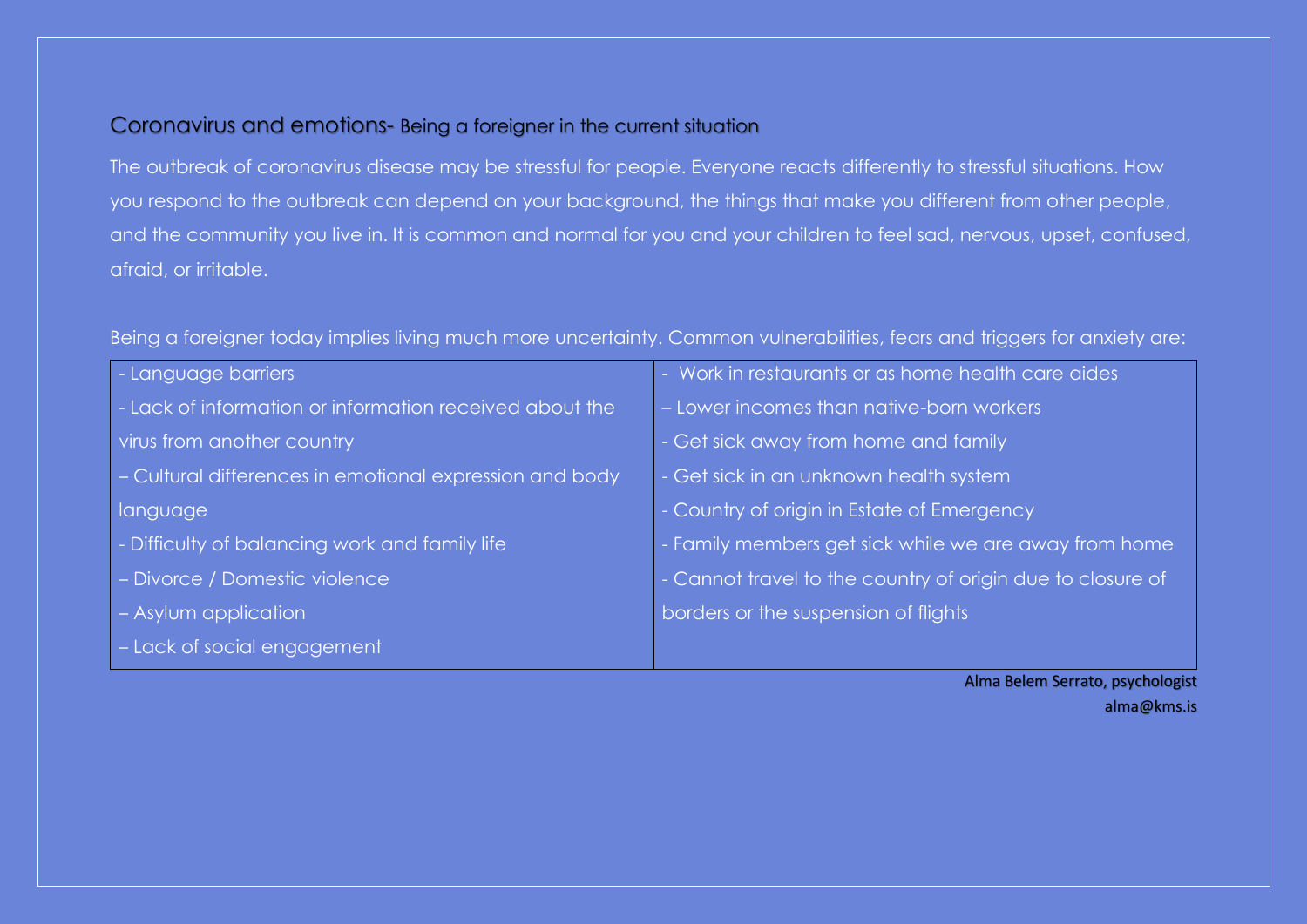## Stress during an infectious disease outbreak can include

Fear and worry about your own health and the health of your loved ones

Changes in sleep or eating patterns

Difficulty thinking, concentrating, and remembering

Increased use of alcohol, tobacco, or other drugs

Irritability, anger, and agitation

Worsening of chronic health problems. People with preexisting mental health conditions should continue with their treatment and be aware of new or worsening symptoms.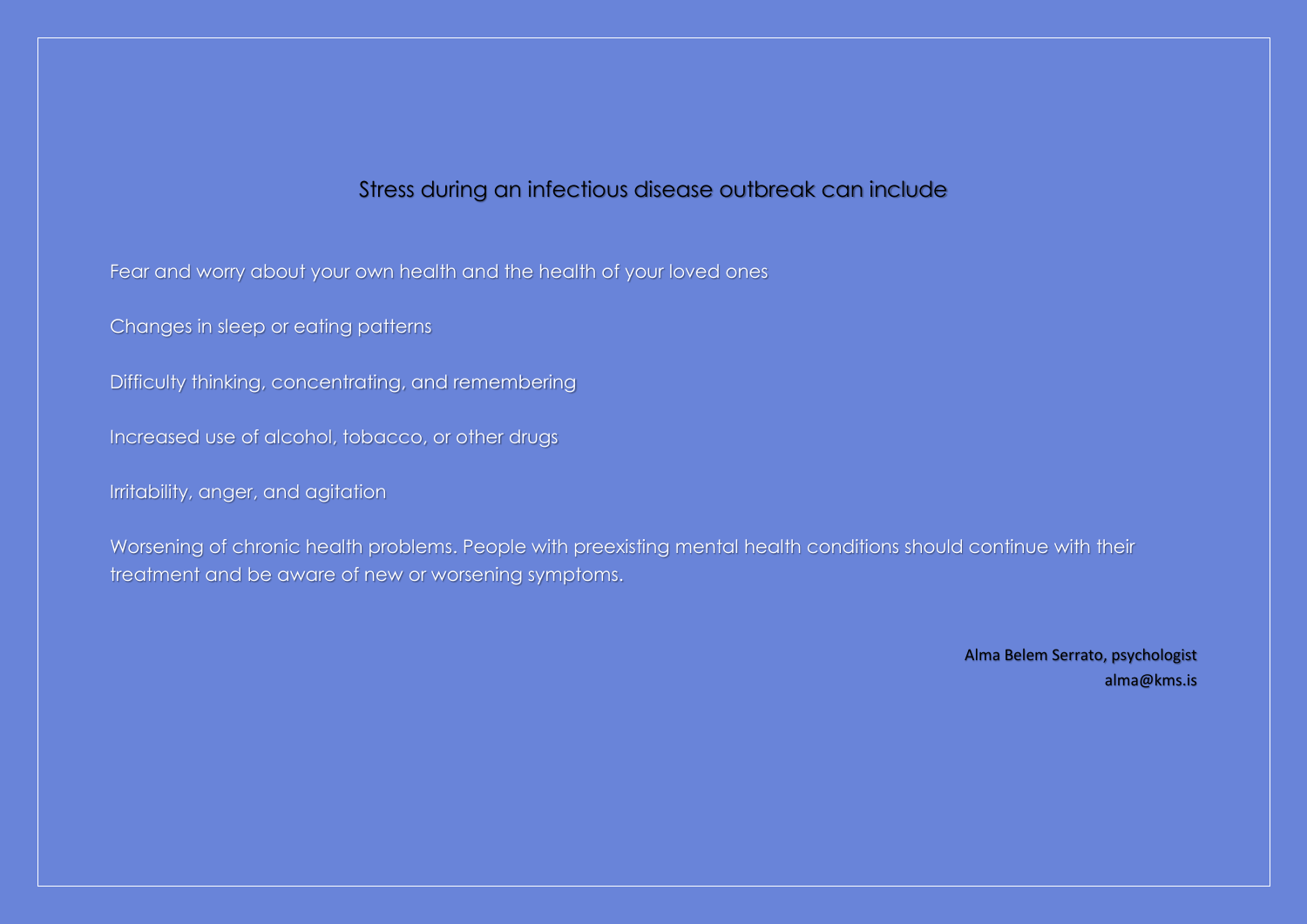# Coping with Stress

Talking with someone you trust may help to improve your mood.

A healthy lifestyle is necessary for you. This includes a balanced diet, proper sleep, regular exercise, and communications with families and friends online.

DO NOT use alcohol, tobacco, or other drugs to improve your mood.

If you feel you cannot cope with the stress by yourself, you need to contact medical professionals or psychological consultants. You should make a plan in advance in order to know where to seek mental health and psychological support when necessary.

Avoid misinformation. You should collect proper information that can help you access the risk in order to make a preventive plan. Reliable sources are needed. For example, the information from the World Health Organization or other national and local public health agencies are generally considered reliable

### **Use your previous experience in dealing with emergencies and adversities to cope with this outbreak**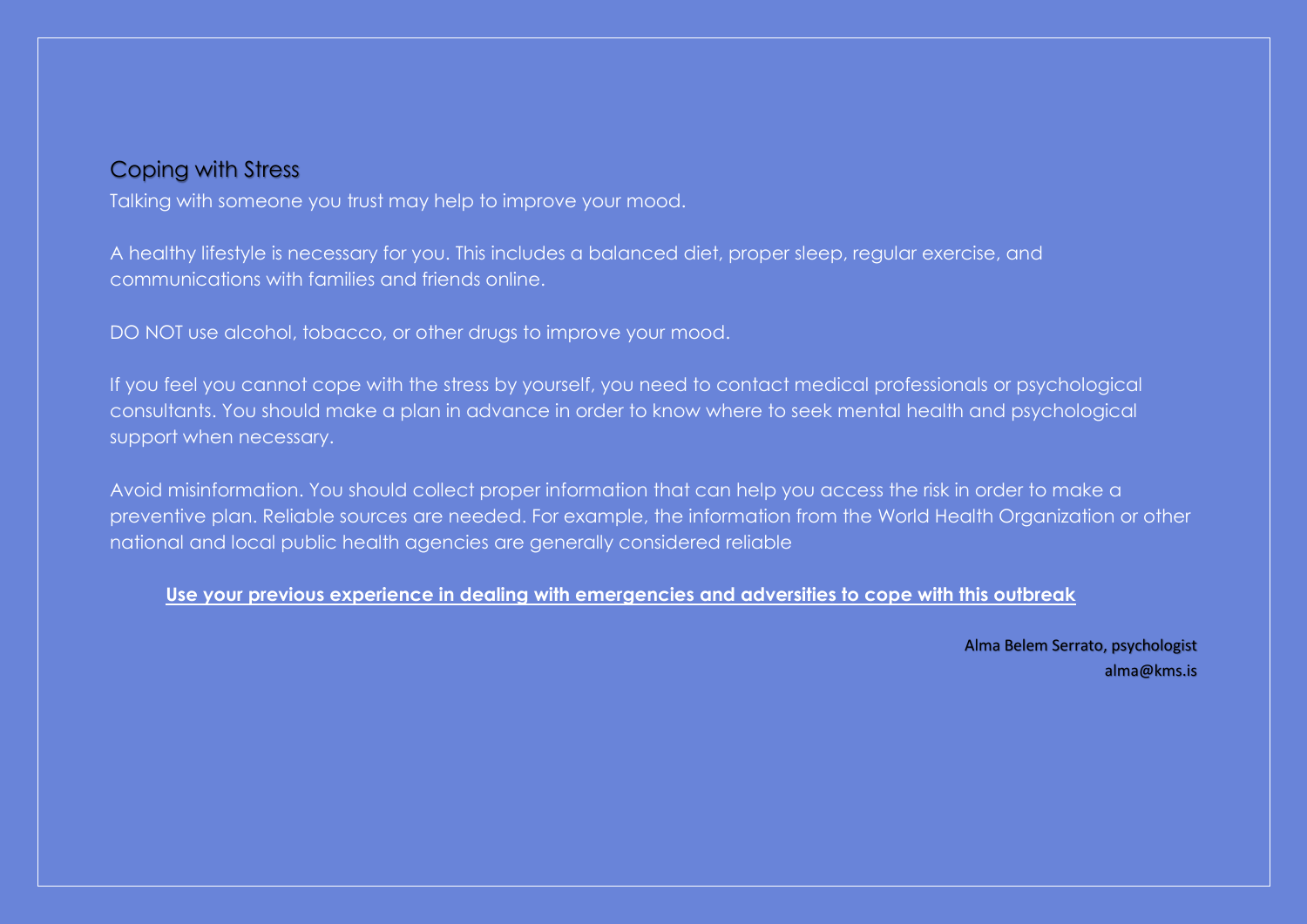# Coping with stress for children and teens

*"The priority should be to protect children from all the information that they cannot yet process and that can lead them to develop anxiety and fear due to uncertainty" (UNICEF).* 

### Some common changes to watch for include:

| - Excessive crying or irritation in younger children | - Irritability and "acting out" behaviors in teens |
|------------------------------------------------------|----------------------------------------------------|
| - Returning to behaviors they have outgrown (for     | - Poor school performance or avoiding school       |
| example, toileting accidents or bedwetting)          | - Difficulty with attention and concentration      |
| - Excessive worry or sadness                         | - Avoidance of activities enjoyed in the past      |
| - Unhealthy eating or sleeping habits                | - Unexplained headaches or body pain               |

Adults should employ supportive measures to cope with the stress responses of children. For example, adults should listen carefully to the worries of the children and dedicate more love and attention to the children.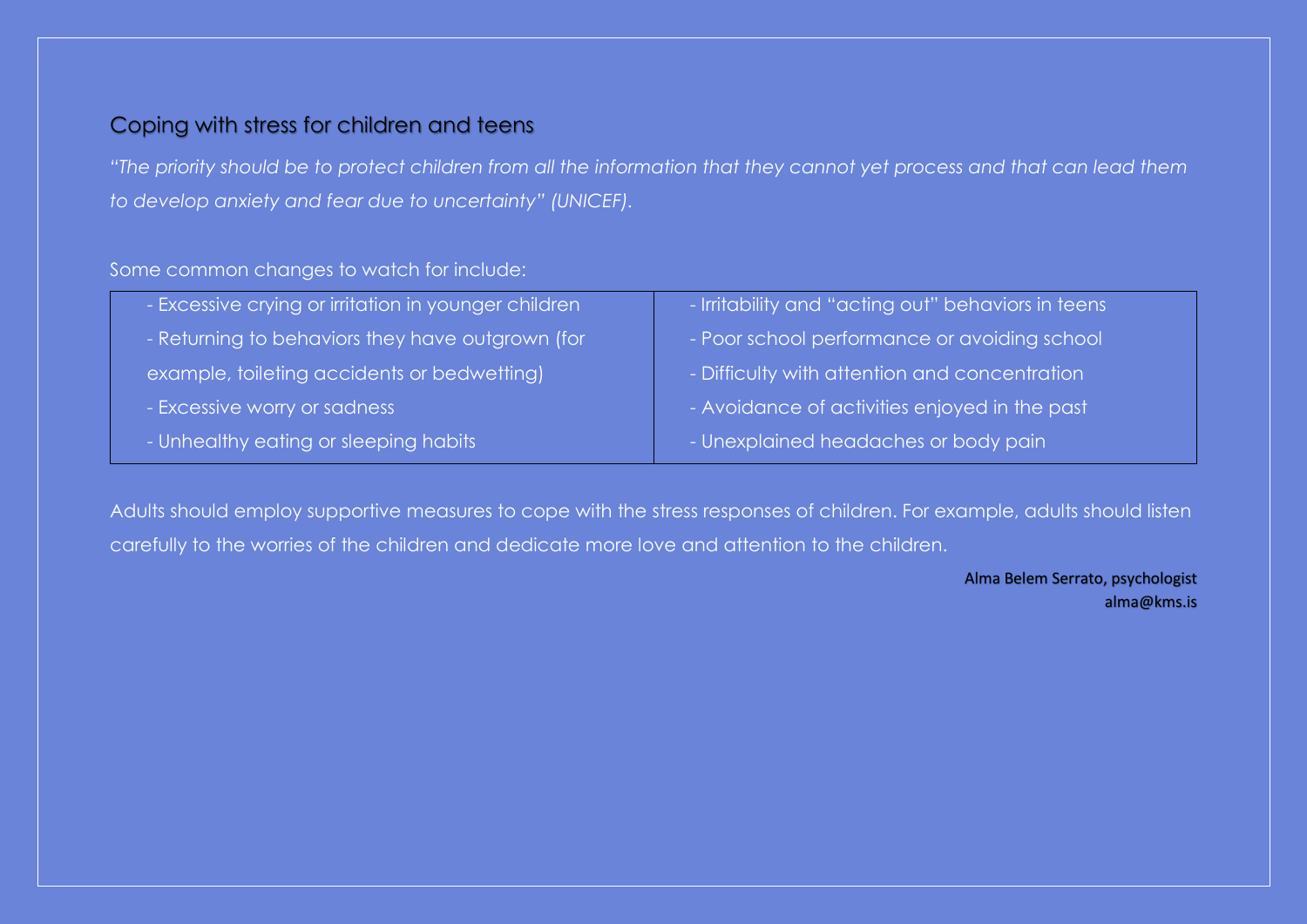**During an emergency, children need more love and attention from adults.** Please give more time and care than usual.

Please **listen to children carefully and speak to them softly** in order to put their minds at ease.

**Reduce the time that you and your children spends to watch or listen to depressive media**, which can help you reduce worries and anxieties

If it is necessary to separate the children from their families, such as in a hospital setting, please make sure that children can communicate with their families regularly in order to reduce their anxiety

**Try to keep the routines of normal times.** In a new environment, adults need to help children build a daily routine, including study, lessons, play, and relax.

Tell children what is happening and explaining the situation. Meanwhile, children should be taught how to prevent the infection in a way that is understandable to them.

#### **Be a role model.**

Children and teens react, in part, on what they see from the adults around them. When parents and caregivers deal with the COVID-19 calmly and confidently, they can provide the best support for their children.